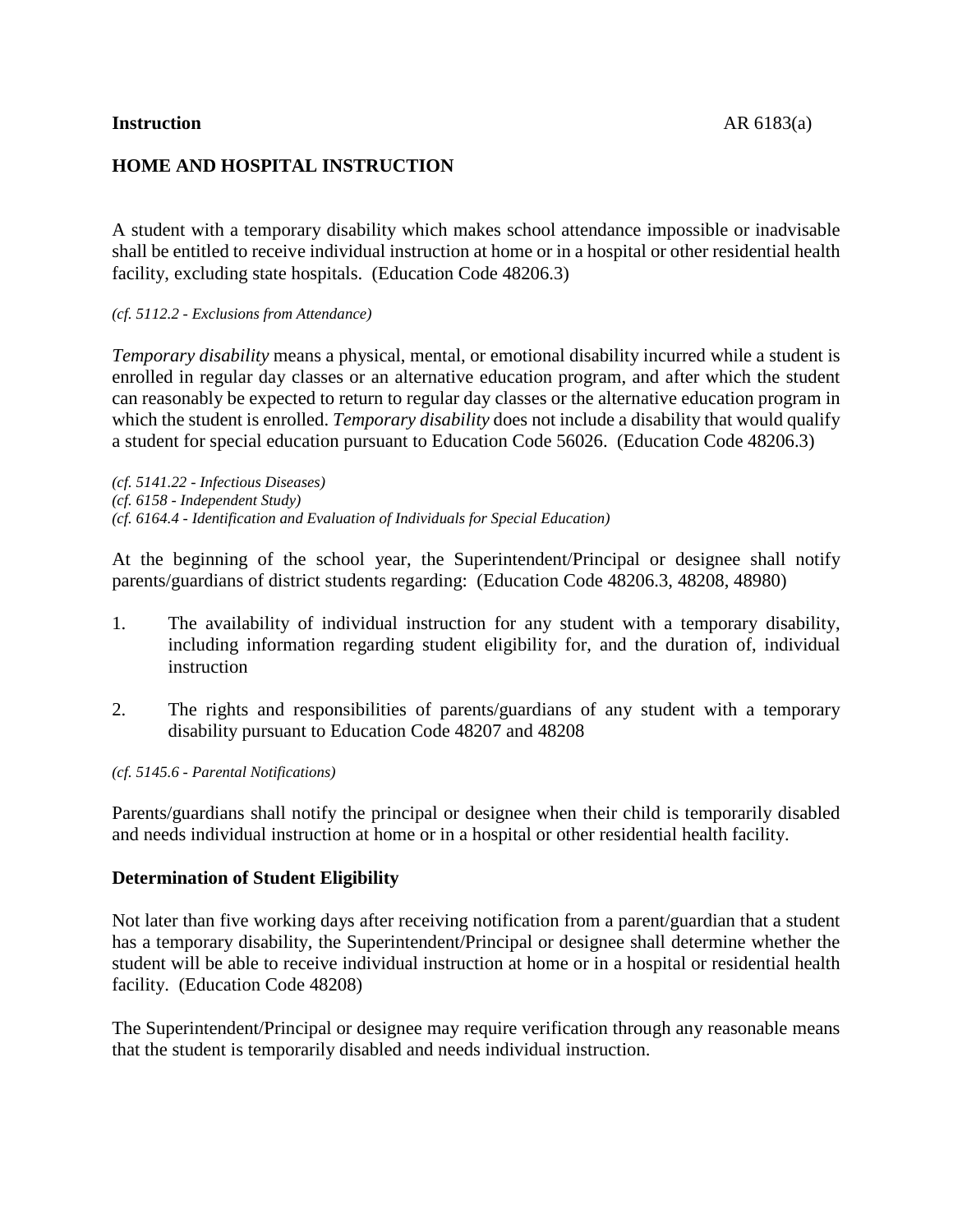# **HOME AND HOSPITAL INSTRUCTION** (continued)

# **Provision of Individual Instruction**

Individual instruction at a student's home or in a hospital or other residential health facility shall begin no later than five working days after the Superintendent/Principal or designee makes the determination that the student is eligible to receive individual instruction. (Education Code 48207.5, 48208)

The district shall be responsible for providing individual instruction to any temporarily disabled student who is in a hospital or other residential health facility located within district boundaries, whether or not the student is enrolled in the district. If the student is enrolled in another district, the Superintendent/Principal or designee may enter into an agreement to have the student's district of residence provide the individual instruction. The Superintendent/Principal or designee may also enter into an agreement to provide individual instruction to a district student who is in a hospital or other residential health facility located within the boundaries of another district. (Education Code 48208)

#### *(cf. 5111.1 - District Residency)*

Whenever the district provides individual instruction to a non-district student who is in a hospital or other residential health facility located within district boundaries, the Superintendent/Principal or designee shall, within five working days of the beginning of the individual instruction, provide written notification to the student's district of residence that, effective on the date on which individual instruction began, the district of residence may not count the student for purposes of computing that district's average daily attendance. (Education Code 48208)

A student receiving individual instruction in a hospital or residential health facility for a partial week shall be entitled to attend school or receive individual instruction at home on days in which the student is not receiving individual instruction in the hospital or other residential health facility, if the student is well enough to do so. (Education Code 48207.3)

Home or hospital instruction shall be provided only by teachers with valid California teaching credentials who consent to the assignment. (Education Code 44865)

#### *(cf. 4112.2 - Certification) (cf. 4113 - Assignment)*

Insofar as possible, the teacher providing home or hospital instruction shall consult with the student's current classroom teacher(s) so as to provide a continuity of instruction that enables the student to stay abreast with the regular school program.

The district's attendance supervisor shall ensure that the absences of any temporarily disabled student receiving individual instruction at home or in a hospital or other residential health facility are excused until the student is able to return to the regular school program. (Education Code 48240)